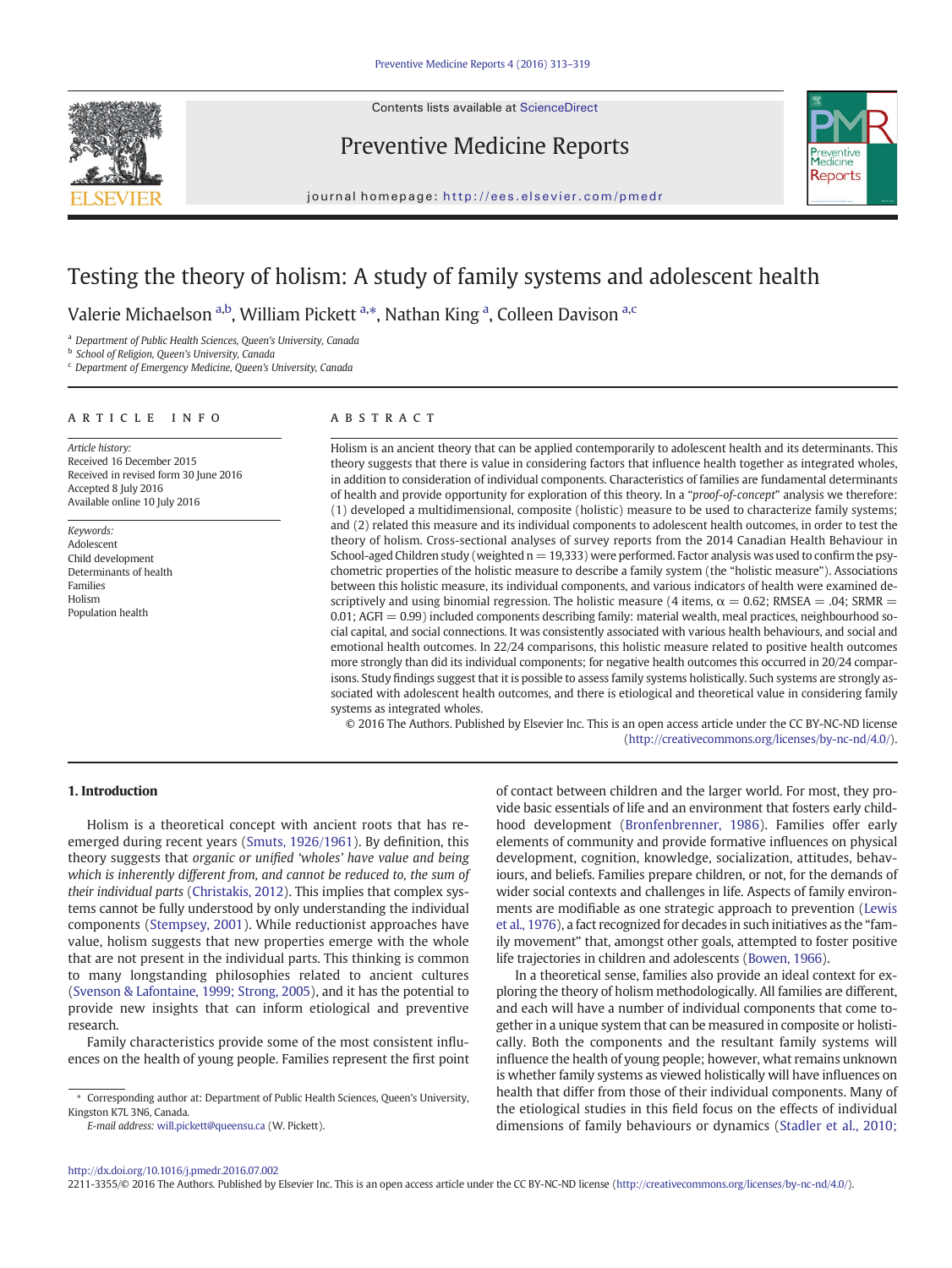<span id="page-1-0"></span>[Wilkinson, 2004\)](#page-6-0). In part this is for practical reasons: categorizing behaviours into individual parts allows for specific intervention, and most validated modes of measurement are also based on such a reductionist approach. However, holism suggests that there are emergent properties that can be best understood by measuring the whole system.

In this study, we modeled the potential effects of family characteristics, both individually and collectively, on the health of young Canadians in order to: (1) develop a multidimensional, composite (holistic) measure to be used to characterize a family system; (2) relate this measure and its individual components to adolescent health outcomes, in order to test the theory of holism in a proof-of-concept analysis. Our primary intention was methodological, and was not to develop and promote a definitive model of what would be included in a holistic family system, but rather to explore this concept using available population health data. Our hope was that study findings would also provide practical insights for preventive research and associated etiological thinking.

# 2. Methods

#### 2.1. Study populations and procedures

Health Behaviour in School-aged Children (HBSC), a cross-national study affiliated with the World Health Organization, aims to increase understanding of health and its determinants in populations of young people [\(Currie et al., 2011; Freeman et al., 2011](#page-5-0)). It involves written health surveys conducted with students in classroom settings with a focus on the early adolescent years. Nationally in Canada, Cycle 7 of the HBSC was conducted in 2013–14. The Canadian sample was stratified by province/territory, type of school board (public vs. separate), urban-rural geographic status, school population size, and language of instruction (French or English) with standardized population weights generated to ensure representativeness. Inclusion criteria for the current analysis were: (1) participation in the 2013–14 survey; (2) valid responses to all core HBSC items required for the present analysis. Children from private schools, home school situations. First Nation or Inuit reserves, street youth not in school, incarcerated youth, and youth not providing informed consent (explicit or implicit, as per local school board customs) were excluded.

#### 2.2. Measures

#### 2.2.1. Family systems

We developed our holistic measure to describe a family system for our "proof-of- concept" analysis. This was guided in part by socioecological theory as it relates to adolescent development. According to this theory first espoused by Urie Bronfenbrenner [\(Bronfenbrenner,](#page-5-0) [1986; Bronfenbrenner & Morris 1998](#page-5-0)), in addition to factors that are associated with the individual (e.g., personal demographics, health status, etc.), adolescent development is impacted by contextual factors in five nested environmental systems: the microsystem (family, peers, school, neighbourhood, church, etc.); mesosystem (relationships between microsystems); exosystem (environmental factors that originate beyond the immediate realm of the individual); macrosystem (cultural attitudes and ideologies), and the chronosystem (socio-historical conditions or patterns of events and transitions over a life course). Therefore, adolescents exist within the family microsystem that is in turn embedded in these other layers of influence. In order to be considered for inclusion in our holistic measure, the indicators considered had to belong to at least one of these nested social systems.

The measures were also required to be continuous or semicontinuous variables, which limited our list to 11 available HBSC items (Table 1). Here we describe in detail the origins and psychometric properties for the four items and scales that were ultimately included in the holistic measure [\(Fig. 1](#page-2-0)); the remaining items listed in Table 1 are described elsewhere [\(Freeman et al., 2011](#page-5-0)). The four domains that were included are: frequency of family meals, a family support scale, a neighbourhood social capital scale, and an indicator of relative material wealth.

Frequency of family meals (an activity within the microsystem ring of the socio-ecological model), a standard indicator of parenting and associated family practices that constitute one component of a family system, was indicated via a combined measure ( $\alpha = 0.59$ ) consisting of responses to two items: (1) "how often do you have breakfast together with your mother or father (or other adult family member)"; (2) "how often do you have an evening meal together with your mother or father (or other adult family member)" (6 response options: "never" through "every day") [\(Elgar et al., 2012\)](#page-5-0).

The family support scale (also activities within the microsystem)  $(\alpha = 0.90)$ , a standard indicator of social climate within families, consisted of the summed responses to four items: (1) "my family really

## Table 1

Derivation of a holistic measure to describe family systems according to the theory of holism. Results reflect the findings of an exploratory then confirmatory factor analysis conducted with split half samples. Analysis limited to variables available in the 2014 Canadian Health Behaviour in School-aged Children Study.

| Measure or scale                                      |                   |                             | Factor loadings <sup>a</sup>                 |                                               |
|-------------------------------------------------------|-------------------|-----------------------------|----------------------------------------------|-----------------------------------------------|
|                                                       | Available in HBSC | Included in composite scale | Split Sample 1<br>Exploratory ( $n = 9666$ ) | Split sample 2<br>Confirmatory ( $n = 9667$ ) |
| Relative material wealth scale                        | X                 | X                           | 0.41                                         | 0.40                                          |
| Frequency of breakfast consumption $\epsilon$         | X                 |                             |                                              |                                               |
| Frequency of family meals (breakfast and dinners)     | X                 | X                           | 0.50                                         | 0.49                                          |
| Number of people in primary home <sup>c</sup>         | X                 |                             |                                              |                                               |
| Relative family wealth $(FAS)^c$                      | v                 |                             |                                              |                                               |
| Ease of communication within family $\epsilon$        |                   |                             |                                              |                                               |
| Family support scale                                  | v                 | X                           | 0.75                                         | 0.76                                          |
| Frequency of screen time on weekdays <sup>d</sup>     | X                 |                             |                                              |                                               |
| Social capital in family neighbourhood social capital | X                 | X                           | 0.49                                         | 0.51                                          |
| Parental trust and communication scale <sup>c</sup>   | X                 |                             |                                              |                                               |
| Home climate scale <sup>c</sup>                       | X                 |                             |                                              |                                               |
| Eigenvalues <sup>a</sup>                              |                   |                             | 2.16                                         | 2.24                                          |
| Cronbach's Alpha (Standardized) <sup>a</sup>          |                   |                             | 0.61                                         | 0.62                                          |
| Confirmatory Factor Analysis <sup>b</sup> : RMSEA     |                   |                             |                                              | 0.04(0.02, 0.06)                              |
| Confirmatory Factor Analysis <sup>b</sup> : SRMR      |                   |                             |                                              | 0.01                                          |
| Confirmatory Factor Analysis <sup>b</sup> : AGFI      |                   |                             |                                              | 0.99                                          |

Exploratory factor analysis using maximum likelihood estimation.

**b** Eliminated from holistic measure due to high correlation with similar paired item that was included.

 $\epsilon$  Eliminated from holistic measure due to low factor loadings (<0.30).

<sup>d</sup> Confirmatory factor analysis using maximum likelihood estimation.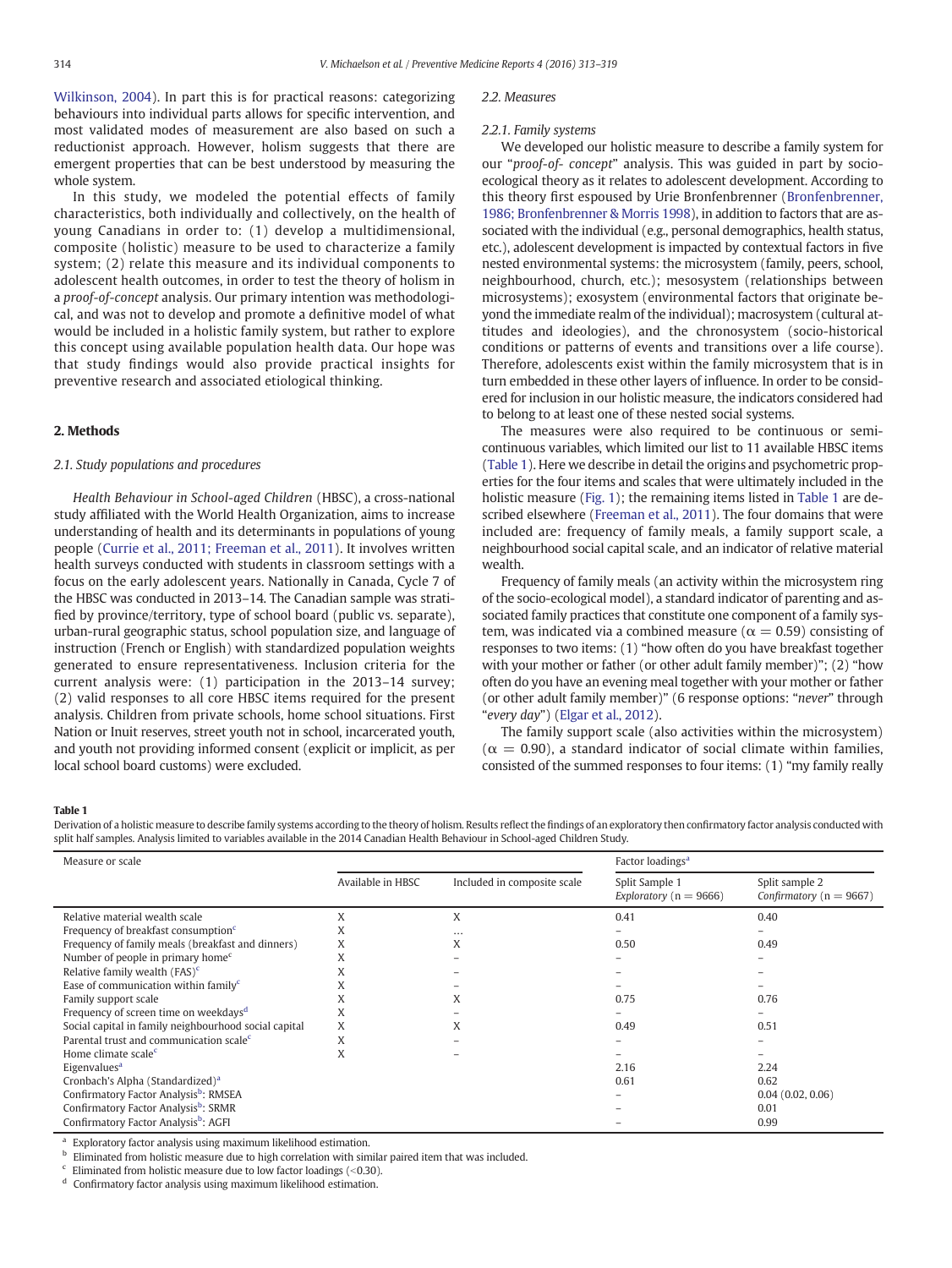<span id="page-2-0"></span>

Fig. 1. Schematic diagram illustrating key items that contribute to the holistic measure used to describe the family systems within the context of the 2014 Canadian Health Behaviour in School-aged Children Study.

tries to help me"; (2) "I get the emotional help and support I need from my family"; (3) "I can talk about my problems with my family"; (4) "my family is willing to help me make decisions" (5 response options: "strongly agree" through "strongly disagree") [\(Zimet & Grodaon, 1988\)](#page-6-0).

The neighbourhood social capital scale (reflects some aspects of the mesosystem and exosystem) ( $\alpha = 0.79$ ), a standard indicator of social support within communities, consisted of a summary of responses to five items: (1) "people say 'hello' and often stop to talk to each other in the street"; (2) "it is safe for younger children to play outside during the day"; (3) "you can trust people around here"; (4) "there are good places to spend your free time (e.g., recreation centres, parks, shopping centres)"; (5) "I could ask for help or a favour from neighbours" (5 response options: "strongly agree" through "strongly disagree") ([Elgar](#page-5-0) [et al., 2010](#page-5-0)).

Relative material wealth (microsystem), a standard measure of socio-economic status, was measured by a semi-continuous item: (1) "how well off do you think your family is?" (5 response options: "very well off" through "not at all well off") ([Goodman et al., 2007](#page-5-0)).

#### 2.2.2. Health outcomes

The World Health Organization and others classify health according to three major domains, physical, social, and emotional ([WHO, 1946](#page-6-0)). We therefore modeled the health of young people according to these three domains. Our measures included both negative and positive indicators of health within each domain, and included self-reported engagement in health and risk behaviours, the nature and quality of social environments (measured by proxy at school), and various emotional health outcomes.

#### 2.2.3. Health behaviour outcomes

After being provided with a definition and examples, participants were asked: "how many days in the past week" and "how many days in a typical week ("none" through "7") were you physically active for ≥60 min?" These questions are based on a moderate-to-vigorous physical activity measure ([Prochaska et al., 2001\)](#page-5-0), have excellent test-retest reliability (ICC  $= 0.79$ ), and are averaged into a summary measure of physical activity. Overt risk engagement was measured using a scale  $(\alpha = 0.77)$  consisting of summed responses (scored 0 for "never"; 1 for "infrequent"; 2 for "frequent") to questions asking about engagement in risk behaviours: (1) lifetime smoking; (2) use of alternative tobacco products; (3) frequency of alcohol consumption; (4) lifetime drunkenness history; (5) bullying others; (6) physical fighting; (7) energy drink consumption ([Kwong et al., 2015\)](#page-5-0).

#### 2.2.4. Social health outcomes

Items comprising the peer support scale ( $\alpha = 0.92$ ) were: (1) "my friends really try to help me"; (2) "I can count on my friends when things go wrong"; (3) "I have friends with whom I can share my joys and sorrows"; (4) "I can talk about my problems with my friends" (each with 5 response options: "strongly agree" through "strongly disagree"). Similarly, items in the student support at school scale ( $\alpha =$ 0.80) were: (1) "the students in my class(es) enjoy being together"; (2) "most of the students in my class(es) are kind and helpful"; (3) "other students accept me as I am" (5 response options: "strongly agree" through "strongly disagree") [\(Freeman et al., 2011](#page-5-0)).

#### 2.2.5. Emotional health outcomes

Based upon precedent [\(Freeman et al., 2011\)](#page-5-0), the emotional health of young people was examined via two of many possible standard indicators. First, youth reported the frequency (5 point scale; "rarely or never" to "almost every day") of the following psychological or somatic symptoms: headache, stomach-ache, back-ache, feeling low (depressed), irritability or bad temper, nervousness, difficulty in getting to sleep, dizziness. These were combined into a composite scale of psychosomatic symptoms [\(Hetland et al., 2002](#page-5-0)). The second validated emotional health indicator was the Cantril Ladder, a measure adapted from adult research whereby young people rated their life on a scale from 0 ("worst possible life") to 10 ("best possible life") [\(Cantril, 1965](#page-5-0)). This item is used as a measure of life satisfaction ([Institute of Mother](#page-5-0) [and Child, 2010](#page-5-0)).

## 2.3. Confirmation of the holistic measure to describe a family system

Analyses were conducted in SAS 9.4 (SAS Institute, CARY, NC). Correlations between the family items and scales were examined using Pearson correlation coefficients. We randomly divided the 2014 Canadian HBSC dataset into two approximately equal halves and using the first half, we considered all of the available family measures in an exploratory factor analysis using the SAS procedure PROC FACTOR with results based upon maximum likelihood estimates. A one-factor solution was indicated by eigenvalues, the Scree plot, and factor loadings. We excluded measures that were highly correlated with each other [\(Clark &](#page-5-0) [Watson, 1995](#page-5-0)) and also family measures with poor factor loadings  $(-0.30)$ . A final exploratory factor analysis was run on the remaining four indicators ([Table 1\)](#page-1-0), and the internal consistency of the resultant 4-component scale was estimated.

The above process was repeated on the second half of the 2014 data. We also confirmed model fit using the SAS PROC CALIS procedure. The following statistics are indicative of an acceptable model fit in confirmatory factor analysis: RMSEA of 0.06 or less, SRMR of 0.08 or less, and an AGFI of 0.90 or more ([Hu & Bentler, 1999\)](#page-5-0).

Based upon a methodological approach proposed by UNICEF [\(UNICEF, 2010\)](#page-6-0), we then standardized each of the four indicators to a common scale with a mean of 100 and standard deviation of 10. The factor analysis was repeated with standardized versions of the four measures, and findings were essentially the same as the unstandardized method.We then combined the four indicators into the holistic measure to describe a family system by averaging their values with equal weighting.

## 2.4. Associations between the holistic measure and health outcomes

We used the full 2014 HBSC dataset for subsequent analyses. Scores for the holistic measure to describe a family system were estimated for each student and the study population was divided into quintiles. We examined percentages of students reporting specific physical, social and emotional health outcomes by quintile. Binomial regression was used to estimate relative risk (RR) and associated 95% confidence intervals for each health outcome using the SAS procedure PROC GENMOD, with final estimates presented for those in quintile 5 relative to quintile 1. The analysis was repeated for positive and then negative health outcomes with all models adjusted for age in years ( $\leq$ 11 to  $\geq$ 15) and sex (boy, girl). The clustered nature of the sample, with students nested within schools, was adjusted for using generalized estimating equations. All analyses were weighted to ensure that they were representative.

In a complimentary descriptive analysis, we examined mean levels for the holistic measure to describe a family system by reported levels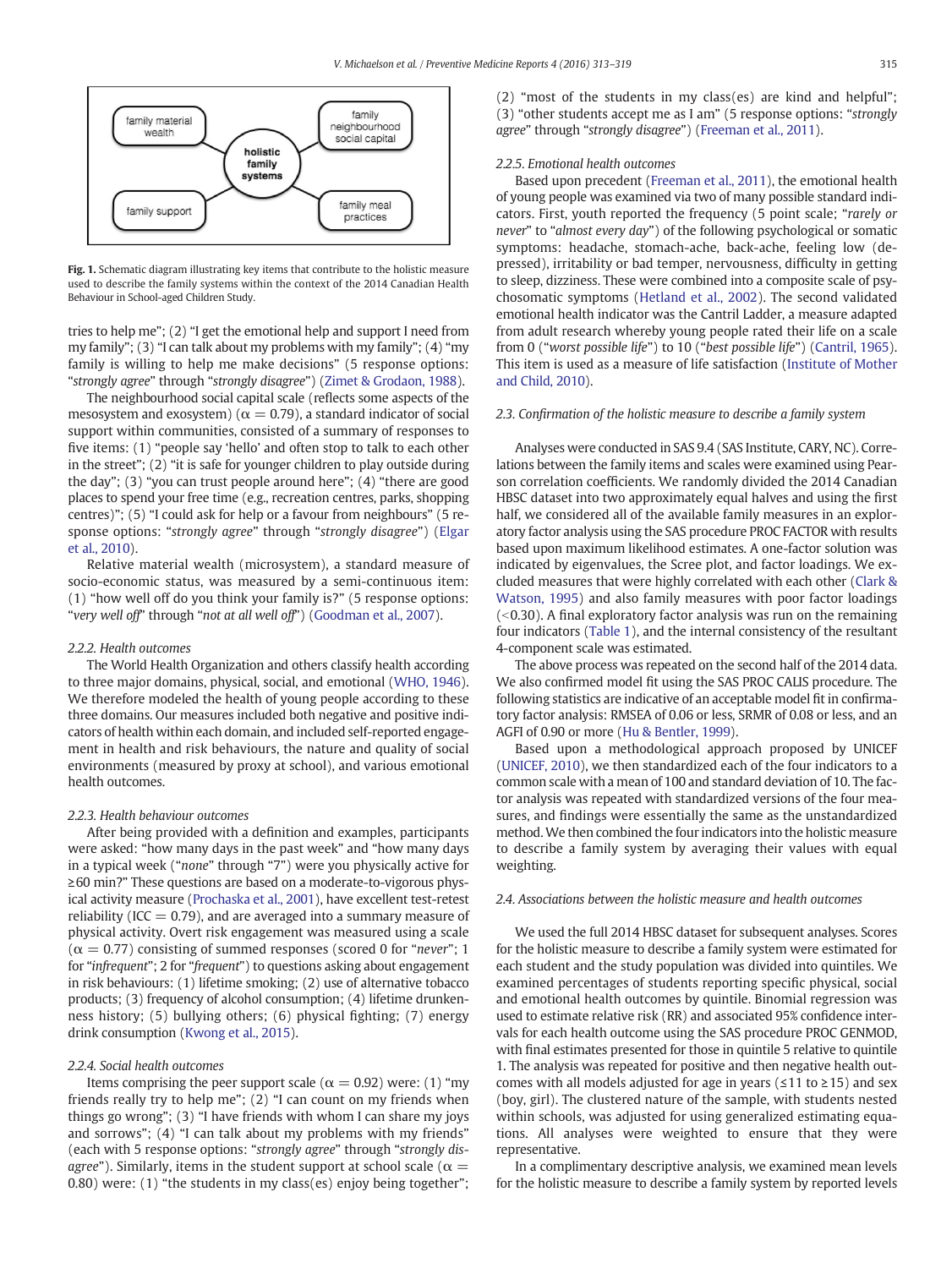of the health outcomes. We tested for differences in these means using the SAS procedure PROC GLM. We used one-way ANOVA [\(Park, 2003](#page-5-0)) as a global test and then tested for difference in means using the Student-Newman-Keuls test ([Abdi & Williams, 2010](#page-5-0)). Bonferroni corrections for multiple comparisons were applied [\(Bender & Lange, 2001\)](#page-5-0).

The binomial regression analyses were repeated for each of the health outcomes, but this time using each of the four items that comprised the holistic measure to describe a family system, again adjusting for age and sex. Relative risks were compared between models estimated using the holistic family systems score and those obtained from the individual components. A priori, an increase in relative risk of 10% or more for the holistic vs. individual measures was considered to be a higher relative risk, a decline of 10% or more was considered to be a lower relative risk, and all other values were considered as equivalent.

### 3. Results

#### 3.1. Derivation and confirmation of the holistic measure

The exploratory factor analysis identified a 4-item holistic measure [\(Table 1](#page-1-0)). Factor loadings ranged from 0.40 to 0.76, with a very good internal consistency ( $\alpha = 0.62$ ) and an Eigenvalue consistent with a onefactor solution. Confirmatory factor analysis on the same scale indicated excellent model fit in terms of error (RMSEA, SRMR) and variance explained (AGFI). It was therefore possible to describe family systems empirically using a single composite (holistic) scale.

#### 3.2. Associations between the holistic measure and health outcomes

In Table 2, associations between the holistic measure and various health outcomes are summarized. These health outcomes included two each for physical, social and emotional indicators, each expressed as positive and then negative outcomes. The consistency, strength, significance and dose-related natures of these associations were notable, with marked increases in positive health outcomes and marked decreases in negative health outcomes associated with higher levels on the holistic measure. When expressed in terms of a relative risk (RR) for the health outcomes (quintiles 5 vs. 1), again the findings were strong and consistent with findings that spanned from  $RR = 1.87$  to 9.50 for positive health outcomes, and RR = 0.82 to 0.03 ( $\approx$  20-fold reduction). Positive family systems were strongly and consistently associated with improved health outcomes.

[Table 3](#page-4-0) provides a depiction of the same relationships, but this time expressed in terms of mean levels of the holistic measure by health outcome status. Again, the results of this analysis were strong, consistent, statistically significant and followed a dose-dependent pattern. As the levels of reported health outcomes became more negative, the mean level of the holistic measure decreased, without exception.

The final step of our analysis was to compare the relative risk estimates for the health outcomes for the holistic measure vs. its individual components. In [Table 4](#page-4-0), we show that for the 24 associations examined with the positive health outcomes (4 scale components  $\times$  6 outcomes), in 22/24 (92%) the RR for the composite score was at least 10% higher than that estimated for the individual components. For the 24 associations that were based on the negative health outcomes, in 20/24 (83%) the RR for the composite score was at least 10% lower (meaning more protective) than that estimated for the individual components.

#### 4. Discussion

This study of family systems and their influences on the health of young people had two main objectives: (1) to model the potential effects of family characteristics, both individually and collectively, on the health of young Canadians; (2) more theoretically, to study empirically the theory of holism as applied to the assessment of family systems. We derived a composite measure in order to describe a family system holistically. Our findings confirmed that family systems are fundamental to the physical, social and emotional health of young people. What was novel in our study was not a demonstration of the importance of family systems per se; rather, what our findings suggest is that when viewed as a holistic construct, family systems may be even more important than previously understood. To illustrate, the group of young people for whom the holistic measure to describe a family system was used who reported scores in the top quintile also reported almost 10-fold increases in the prevalence of high life satisfaction relative to those in the lowest family systems quintile. Protective effects for the most negative health outcomes were also consistent and even more substantial, for example representing  $>$  20-fold relative differences in life satisfaction. In contrast, when the individual components of the holistic measure were analyzed, relationships between family systems and

#### Table 2

Associations between scores on the holistic measure to describe family systems and physical, social and emotional health outcomes in young people, 2014 Canadian Health Behaviour in School-aged Children Study.

| Health outcome                        |                                                                               |      |                |                        |                             | Relative risk <sup>a</sup> |                 |
|---------------------------------------|-------------------------------------------------------------------------------|------|----------------|------------------------|-----------------------------|----------------------------|-----------------|
|                                       | Percentage with health outcome by quintile of holistic family systems measure |      |                | $(Q5 \text{ vs. } Q1)$ |                             |                            |                 |
|                                       | Q <sub>1</sub><br>(lowest)                                                    | Q2   | Q <sub>3</sub> | Q4                     | O <sub>5</sub><br>(highest) | <b>RR</b>                  | (95% CI)        |
| Positive health outcomes              |                                                                               |      |                |                        |                             |                            |                 |
| Health behaviours                     |                                                                               |      |                |                        |                             |                            |                 |
| Daily physical activity               | 14.5                                                                          | 16.6 | 19.9           | 24.3                   | 34.4                        | 1.87                       | $(1.68 - 2.09)$ |
| Overt risk avoidance                  | 21.7                                                                          | 31.1 | 37.4           | 43.1                   | 55.1                        | 2.36                       | $(2.10 - 2.66)$ |
| Social                                |                                                                               |      |                |                        |                             |                            |                 |
| High peer support                     | 14.2                                                                          | 15.2 | 19.4           | 26.9                   | 49.3                        | 3.44                       | $(3.04 - 3.89)$ |
| High student support at school        | 9.7                                                                           | 14.9 | 20.4           | 28.1                   | 46.6                        | 4.02                       | $(3.32 - 4.86)$ |
| Emotional                             |                                                                               |      |                |                        |                             |                            |                 |
| High life satisfaction                | 6.8                                                                           | 15.5 | 23.6           | 36.3                   | 59.5                        | 9.50                       | $(7.97 - 11.3)$ |
| Infrequent psychosomatic symptoms     | 7.5                                                                           | 14.9 | 18.3           | 24.6                   | 35.0                        | 3.65                       | $(3.10 - 4.31)$ |
| Negative health outcomes              |                                                                               |      |                |                        |                             |                            |                 |
| Health behaviours                     |                                                                               |      |                |                        |                             |                            |                 |
| Physical inactivity (less than daily) | 85.5                                                                          | 83.4 | 80.1           | 75.7                   | 65.6                        | 0.82                       | $(0.78 - 0.85)$ |
| Overt risk engagement                 | 48.2                                                                          | 34.0 | 28.6           | 23.7                   | 15.3                        | 0.44                       | $(0.38 - 0.50)$ |
| Social                                |                                                                               |      |                |                        |                             |                            |                 |
| Low peer support                      | 36.4                                                                          | 25.9 | 19.2           | 13.9                   | 7.5                         | 0.21                       | $(0.17 - 0.25)$ |
| Low student support at school         | 33.6                                                                          | 15.9 | 11.0           | 9.2                    | 6.0                         | 0.19                       | $(0.15 - 0.24)$ |
| Emotional                             |                                                                               |      |                |                        |                             |                            |                 |
| Low life satisfaction                 | 26.8                                                                          | 8.2  | 4.0            | 2.5                    | 0.8                         | 0.03                       | $(0.02 - 0.05)$ |
| Frequent psychosomatic symptoms       | 42.7                                                                          | 22.7 | 16.0           | 11.1                   | 5.7                         | 0.18                       | $(0.15 - 0.22)$ |

<sup>a</sup> Relative risk estimates have been weighted and adjusted for age, sex, and clustering by school.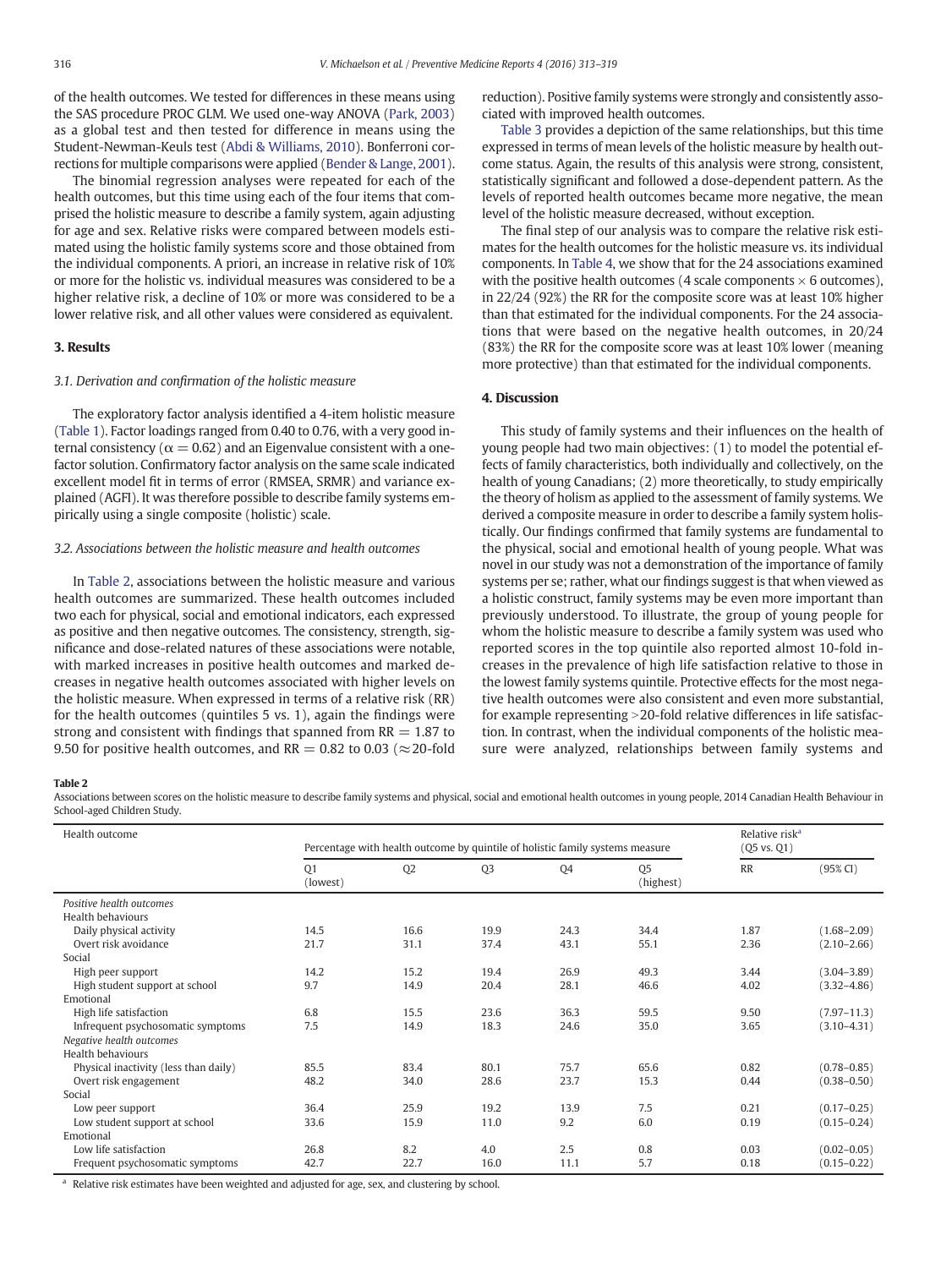#### <span id="page-4-0"></span>Table 3

Mean scores on the holistic measure to describe family systems by reported levels of different indicators of physical, social and emotional health, 2014 Canadian Health Behaviour in School-aged Children Study.

| Indicator of health                | No.<br>Reporting | Mean score for holistic<br>measure<br>to describe family | p-value   |
|------------------------------------|------------------|----------------------------------------------------------|-----------|
|                                    |                  | systems                                                  |           |
| Days engaged in physical activity  |                  |                                                          | < 0.0001  |
| 7 (highest)                        | 4238             | 102.2 (7.4)                                              |           |
| 6                                  | 3216             | 101.2(6.8)                                               |           |
| 5                                  | 3717             | 100.4(6.7)                                               | <b>NS</b> |
| 4                                  | 3005             | 99.8 (6.6)                                               | <b>NS</b> |
| 3                                  | 2512             | 99.1 (6.8)                                               |           |
| $\overline{2}$                     | 1425             | 98.1 (7.0)                                               |           |
| $\mathbf{1}$                       | 754              | 97.4 (7.0)                                               |           |
| 0 (lowest)                         | 466              | 95.7 (7.8)                                               |           |
| Engagement in overt risk-taking    |                  |                                                          | < 0.0001  |
| behaviours                         |                  |                                                          |           |
| Q1 (0 or lowest)                   | 7282             | 102.3(6.4)                                               |           |
| Q <sub>2</sub>                     | 6260             | 100.3(6.8)                                               |           |
| Q3 (highest)                       | 5791             | 97.8 (7.3)                                               |           |
| Peer support scale                 |                  |                                                          | < 0.0001  |
| Q5 (highest)                       | 4833             | 103.3(7.3)                                               |           |
| Q4                                 | 3257             | 101.0(6.9)                                               |           |
| Q <sub>3</sub>                     | 4620             | 100.0(6.0)                                               |           |
| Q <sub>2</sub>                     | 2647             | 98.8 (6.4)                                               |           |
| Q1 (lowest)                        | 3976             | 97.1 (6.9)                                               |           |
| Peer school support scale          |                  |                                                          | < 0.0001  |
| Q5 (highest)                       | 4630             | 103.7(7.7)                                               |           |
| Q4                                 | 4595             | 101.2(6.5)                                               |           |
| Q <sub>3</sub>                     | 2807             | 100.0(6.1)                                               |           |
| Q <sub>2</sub>                     | 4378             | 98.5(6.2)                                                |           |
| Q1 (lowest)                        | 2923             | 95.7 (6.5)                                               |           |
| Life satisfaction - Cantril ladder |                  |                                                          | < 0.0001  |
| 10 (highest)                       | 2065             | 105.7(5.9)                                               |           |
| 9                                  | 3411             | 104.0 (5.4)                                              |           |
| 8                                  | 5023             | 101.5(5.7)                                               |           |
| 7                                  | 3693             | 99.0 (5.9)                                               |           |
| 6                                  | 1931             | 97.5(6.0)                                                |           |
| 5                                  | 1570             | 95.9 (6.2)                                               |           |
| 4                                  | 813              | 93.5(6.5)                                                | <b>NS</b> |
| 3                                  | 461              | 92.4 (7.3)                                               | <b>NS</b> |
| $\overline{2}$                     | 210              | 90.5(6.8)                                                |           |
| 1                                  | 86               | 88.8 (8.4)                                               | <b>NS</b> |
| 0 (lowest)                         | 70               | 87.9 (9.3)                                               | <b>NS</b> |
| Frequency of psychosomatic         |                  |                                                          | < 0.0001  |
| symptoms                           |                  |                                                          |           |
| Q1 (lowest)                        | 3880             | 103.3(6.3)                                               |           |
| Q <sub>2</sub>                     | 4094             | 102.2(6.2)                                               |           |
| Q <sub>3</sub>                     | 4080             | 100.6(6.3)                                               |           |
| 04                                 | 3478             | 98.7 (6.7)                                               |           |
| Q5 (highest)                       | 3801             | 95.8 (7.3)                                               |           |

NS: pair of means not significantly different based on Student-Newman-Keuls test.

reported health outcomes, while in the same directions (both positive and negative), were consistently of less magnitude.

This intriguing finding suggests a number of things. First, as [Christakis \(2012\)](#page-5-0) suggests, a unified whole cannot be reduced to the sum of its individual parts. In terms of family systems, our findings suggest that something is potentially happening related to health outcomes that cannot be fully understood by looking at individual components alone. Clearly, examination of the individual determinants of child health is practical in terms of developing preventive and health promotion practices. However, based on our findings in this study, we argue that there are potentially new, or different, properties emergent when systems are studied as a whole. This is in keeping with longstanding philosophies and models of health. Measurement of family systems holistically has the potential to provide new insights that can inform etiological and preventive research.

The holistic theory that underlies this epidemiological analysis is not new to dialogues about health. Indeed, such understandings of health and health-related systems have been central to many cultures historically, including being prominent in the medicine wheel, a holistic

#### Table 4

Relative risks for physical, social and emotional health outcomes in young people obtained from the holistic measure to describe family systems versus its four individual components, 2014 Canadian Health Behaviour in School-aged Children Study.

|                                 | Holistic family system measure vs.<br>Individual components |               |          |  |
|---------------------------------|-------------------------------------------------------------|---------------|----------|--|
|                                 | Higher RR                                                   | Equivalent RR | Lower RR |  |
| Positive health outcomes        |                                                             |               |          |  |
| Physical activity               | 3                                                           |               |          |  |
| Overt risk avoidance            | 4                                                           |               |          |  |
| High peer support               | 3                                                           |               |          |  |
| High student support at school  | 4                                                           |               |          |  |
| High life satisfaction          | 4                                                           |               |          |  |
| Low psychosomatic symptoms      | 4                                                           |               |          |  |
| Subtotal                        | 22                                                          |               |          |  |
| Negative health outcomes        |                                                             |               |          |  |
| Physical inactivity             |                                                             | 3             |          |  |
| Overt risk engagement           |                                                             |               |          |  |
| Low peer support                |                                                             |               |          |  |
| Low student support at school   |                                                             |               |          |  |
| Low life satisfaction           | 0                                                           |               |          |  |
| Frequent psychosomatic symptoms | U                                                           |               |          |  |
| Subtotal                        |                                                             |               | 20       |  |

Higher: Increase in RR of 10% or more; Lower: Decrease in RR of 10% or more; Otherwise equivalent.

symbol of health for many North American Indigenous peoples [\(Svenson & Lafontaine, 1999](#page-6-0)). Modern definitions such as [Hancock's](#page-5-0) [\(1985\)](#page-5-0) Mandala of Health or analogously the [World Health](#page-6-0) [Organization \(1946\)](#page-6-0) definition of health, also capture the integration of the whole person (physical, emotional, social and even spiritual aspects) into some sort of integrative whole. The WHO describes health as "the extent to which an individual or group is able on the one hand to realize aspirations and satisfy needs, and, on the other hand, to change and cope with the environment" [\(WHO, 1946](#page-6-0)). This is also fundamentally holistic in its nature. Kendell challenges a reductionist separation of body and mind, arguing that neither minds nor bodies develop illnesses, "only people… and when they do, both mind and body… are usually involved"([Kendell, 2001\)](#page-5-0). Related concepts such as quality of life ([Burckhardt & Anderson, 2003\)](#page-5-0), wellness ([Myers &](#page-5-0) [Sweeney, 1999](#page-5-0)), and emotional well-being ([Tennant et al., 2007](#page-6-0)) can all be viewed, conceptually, as holistic ideas. Our findings, then, while novel in terms of measurement, fit into a wide range of thinking about the value of approaching health in a holistic manner.

At a contextual level, researchers have performed innovative studies in order to describe schools, communities, families and peer environments in terms of their social climates and associated levels of support [\(Freeman et al., 2011; Torsheim & Wold, 2001; Cheng & Chan, 2004](#page-5-0)), which by definition appears to represent holistic thinking and assessment. Our findings extend this idea by moving beyond simply theorizing about the concept, and demonstrating that it may be true in practice and be borne out empirically in practical settings. We believe there is value in viewing such systems as integrative wholes. Holism tells us that there is an emergent property present in the whole that is "more than" or "different from" the sum of the parts [\(Christakis, 2012;](#page-5-0) [Stempsey, 2001\)](#page-5-0). Our study findings provide evidence for this idea in that associations between health outcomes and our holistic measure to describe a family system were consistently different, and in this situation stronger, than those observed for its individual components.

Our findings may also have practical value for health promotion efforts. Health professionals who engage with high-risk families often develop interventional strategies around very specific behavioural patterns and family practices. The strength of this reductionist approach is that it is often simple enough that an issue can be addressed efficiently and acted on in a targeted way. Holism, however, challenges such practices and suggests that the collection of multiple aspects of the family system should be viewed as being dynamically and inherently interconnected. Health promotion strategies may be even more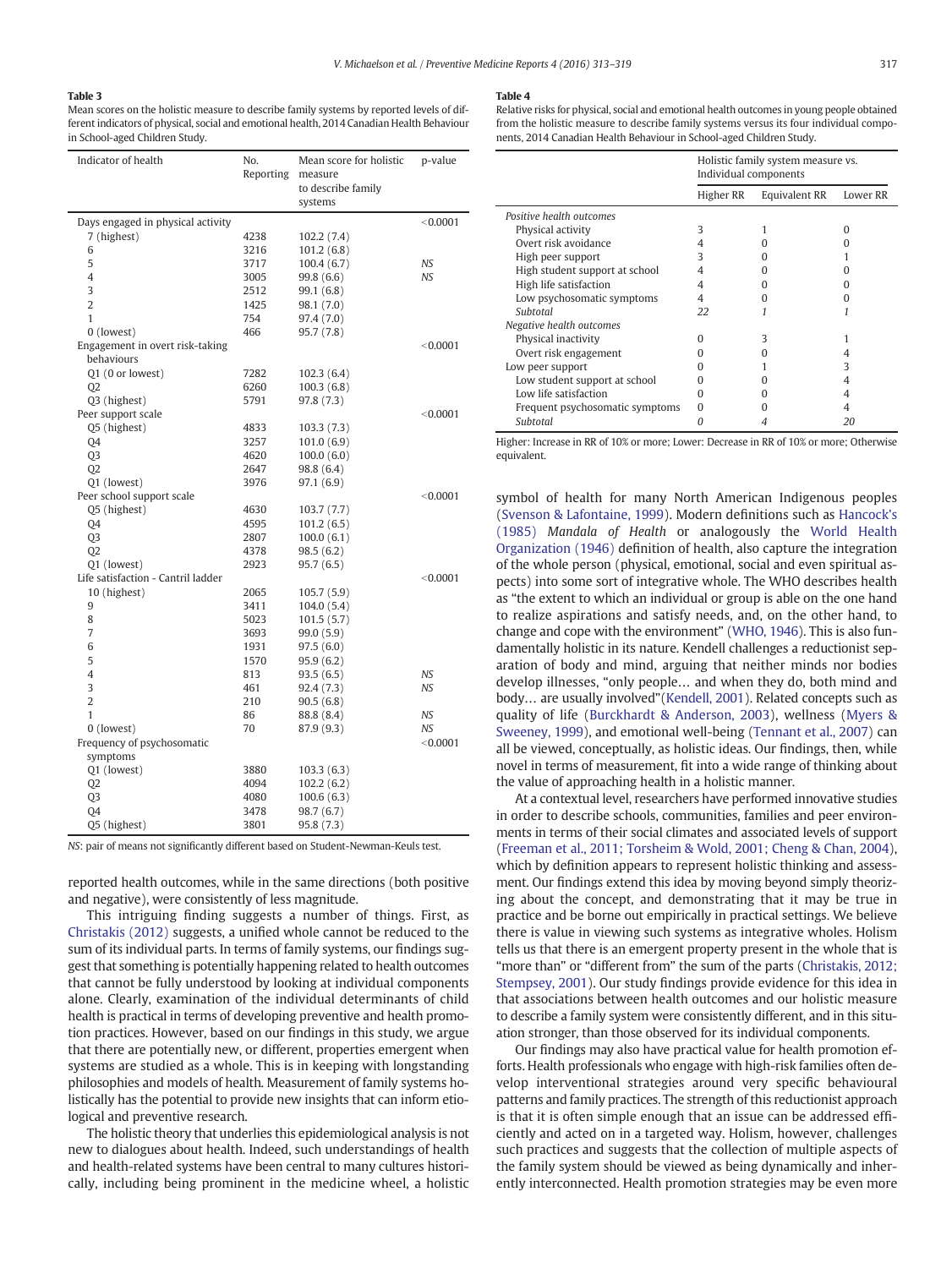<span id="page-5-0"></span>protective if they were addressed holistically, and simultaneously, analogous to a whole person approach to clinical care (Hutchinson et al., 2009). This thinking is not new; what is novel is that rarely have these holistic ideas been quantified.

Our study's main strengths are its novelty and its soundness from a methodological perspective. Why? First, our study opportunity was helpful in confirming the importance of healthy family systems in the promotion and protection of the health of young people. Second, the study base that was used was contemporary, large and national in scope. Third, our analyses were straightforward and based upon a longstanding approach to creation of composite scores (most recently employed in the [UNICEF \(2010\)](#page-6-0) Report Card series) that led us to consider the family as an integrative whole and components of family systems as items that contributed to this whole.

Limitations of this study also warrant comment. First, our assessment of family systems was limited to the continuous and semicontinuous family measures that were available on a general health survey compiled for other purposes, and this list, while comprehensive, was not meant to be exhaustive. Many items related to family support that would have been useful to include simply were not available in the HBSC survey on which the analysis was based. This composite measure was never meant to represent a definitive holistic assessment of family systems, rather we intended to provide a valid means by which we could test the theory of holism in the family system context methodologically. Second, the cross-sectional nature of our analyses also suggests a need for caution in the interpretation of our findings as causal, due to obvious concerns about temporality. However, we believe that reverse causality in this situation is unlikely, as it is most likely that health outcomes reported by young people, both positive and negative, would be a consequence of family systems as opposed to being a cause of them. Third, while our findings suggest that there indeed is some "emergent properties" or qualities of family systems that either protect or put young people at risk, this study does not define these holistic qualities completely.

Our study findings have implications for additional research. With respect to holism, we viewed this analysis as a proof-ofconcept in order to demonstrate a methodology for measuring one important determinant of health—the family system—in a composite and holistic manner. We believe that we achieved this study aim. We were able to establish this measure psychometrically and apply it to an etiological analysis, the findings of which were convincing in their strength, consistency and dose-dependency. At a minimum, it appears that such a holistic measure should include components describing household wealth, the nature of the residential environment, common family practices such as eating together, and communication and supports within the family. Additional refinements of this holistic measure would be expected with the availability of additional indicators absent from the 2014 HBSC study. The methodology is applicable to most survey situations that include continuous or semi-continuous measures. It could also be applicable to the study of other contextual environments, as well as the development of an overall indicator of adolescent health status.

In conclusion, this methodological study examined the theory of holism and its potential to be applied to the study of family systems as they relate to child health outcomes. Our findings suggest that it is possible to assess family systems holistically, such systems are strongly associated with child health outcomes, and there appears to be etiological and theoretical value in considering family systems as integrated wholes. Holism tells us that there is an emergent property present in the whole that is different than the sum of its parts; our analysis would suggest that this idea holds true in family systems.

# Conflict of interest

The authors declare that there are no conflicts of interest.

#### Acknowledgments

The Public Health Agency of Canada and Health Canada funded Cycle 7 of the Health Behaviour in School-aged Children Survey in Canada. Additional support for this analysis included an operating grant from the Canadian Institutes of Health Research (CIHR Grant FRN-130379). The funders had no role in study design, data collection and analysis, decision to publish, or preparation of the manuscript. International coordinator of the HBSC survey is Dr. Candace Currie, University of St. Andrews, Scotland. The international databank manager is Dr. Oddrun Samdal, University of Bergen, Norway. The Canadian principal investigators of HBSC are Drs. John Freeman and William Pickett, Queen's University, and its national coordinator is Matthew King. We thank Hannah Ascough for her careful editorial work.

## References

- Abdi, H., Williams, L.J., 2010. [Newman-Keuls test and Tukey test. Encyclopedia of Re](http://refhub.elsevier.com/S2211-3355(16)30076-6/rf0005)[search Design. Sage, Thousand Oaks, CA, pp. 1](http://refhub.elsevier.com/S2211-3355(16)30076-6/rf0005)–11.
- Bender, R., Lange, S., 2001. [Adjusting for multiple testing](http://refhub.elsevier.com/S2211-3355(16)30076-6/rf0010)—when and how? J. Clin. [Epidemiol. 54 \(4\), 343](http://refhub.elsevier.com/S2211-3355(16)30076-6/rf0010)–349.
- Bowen, M., 1966. [The use of family theory in clinical practice. Compr. Psychiatry 7 \(5\),](http://refhub.elsevier.com/S2211-3355(16)30076-6/rf9000) 345–[374.](http://refhub.elsevier.com/S2211-3355(16)30076-6/rf9000)
- Bronfenbrenner, U., 1986. [Ecology of the family as a context for human development: re](http://refhub.elsevier.com/S2211-3355(16)30076-6/rf0015)[search perspectives. Dev. Psychol. 22 \(6\), 723](http://refhub.elsevier.com/S2211-3355(16)30076-6/rf0015)–742.
- Bronfenbrenner, U., Morris, P., 1998. [The ecology of developmental processes. In: Damon,](http://refhub.elsevier.com/S2211-3355(16)30076-6/rf0020) [W. \(Ed.\), Handbook of Child Psychology,](http://refhub.elsevier.com/S2211-3355(16)30076-6/rf0020) fifth ed. Wiley, New York.
- Burckhardt, C.S., Anderson, K.L., 2003. [The quality of life scale \(QOLS\): reliability, validity,](http://refhub.elsevier.com/S2211-3355(16)30076-6/rf0025) [and utilization. Health Qual Life Outcomes 1 \(1\), 60.](http://refhub.elsevier.com/S2211-3355(16)30076-6/rf0025)
- Cantril, H., 1965. [The Pattern of Human Concern. Rutgers University Press, Rutgers, NJ.](http://refhub.elsevier.com/S2211-3355(16)30076-6/rf0030)
- Cheng, S.T., Chan, A.C.M., 2004. [The multidimensional scale of perceived social support:](http://refhub.elsevier.com/S2211-3355(16)30076-6/rf0035) [dimensionality and age and gender differences in adolescents. Personal. Individ. Dif](http://refhub.elsevier.com/S2211-3355(16)30076-6/rf0035)[fer. 37, 1359](http://refhub.elsevier.com/S2211-3355(16)30076-6/rf0035)–1369.
- Christakis, N.A., 2012. [Holism. In: Brockman, J. \(Ed.\), This will Make you Smarter:](http://refhub.elsevier.com/S2211-3355(16)30076-6/rf0040) New Scientifi[c Concepts to Improve your Thinking. Harper, New York,](http://refhub.elsevier.com/S2211-3355(16)30076-6/rf0040) [pp. 81](http://refhub.elsevier.com/S2211-3355(16)30076-6/rf0040)–83.
- Clark, L.A., Watson, D., 1995. [Constructing validity: basic issues in objective scale develop](http://refhub.elsevier.com/S2211-3355(16)30076-6/rf0045)[ment. Psychol. Assess. 7 \(3\), 309](http://refhub.elsevier.com/S2211-3355(16)30076-6/rf0045).
- Currie, C., Griebler, R., Inchley, J., et al., 2011. [Health Behaviour in School-aged Children](http://refhub.elsevier.com/S2211-3355(16)30076-6/rf0050) [\(HBSC\) Study Protocol: Background, Methodology and Mandatory Items for the](http://refhub.elsevier.com/S2211-3355(16)30076-6/rf0050) [2009/10 Survey. Edinburgh: CAHRU, Vienna: LBIHPR](http://refhub.elsevier.com/S2211-3355(16)30076-6/rf0050).
- Elgar, F.J., Craig, W., Trites, S.J., 2012. [Family dinners, communication, and mental health](http://refhub.elsevier.com/S2211-3355(16)30076-6/rf0055) [in Canadian adolescents. J. Adolesc. Health 52, 433](http://refhub.elsevier.com/S2211-3355(16)30076-6/rf0055)–438.
- Elgar, F.J., Trites, S.J., Boyce, W., 2010. [Social capital reduces socio-economic differences in](http://refhub.elsevier.com/S2211-3355(16)30076-6/rf0060) [child health: evidence from the Canadian health behaviour in school-aged children](http://refhub.elsevier.com/S2211-3355(16)30076-6/rf0060) [study. Can J Public Health 101, 23](http://refhub.elsevier.com/S2211-3355(16)30076-6/rf0060)–27.
- Freeman, J.G., King, M., Pickett, W., et al., 2011. [The Health of Canada's Young People: A](http://refhub.elsevier.com/S2211-3355(16)30076-6/rf0065) [Mental Health Focus. Public Health Agency of Canada, Ottawa, ON.](http://refhub.elsevier.com/S2211-3355(16)30076-6/rf0065)
- Goodman, E., Huang, B., Schafer-Kalkhoff, T., Adler, N.E., 2007. [Perceived socioeconomic](http://refhub.elsevier.com/S2211-3355(16)30076-6/rf0070) [status: a new type of identity that in](http://refhub.elsevier.com/S2211-3355(16)30076-6/rf0070)fluences adolescents' self-rated health. [J. Adolesc. Health 41 \(7\), 479](http://refhub.elsevier.com/S2211-3355(16)30076-6/rf0070)–487.
- Hancock, T., 1985. [The mandala of health: a model of the human ecosystem. Fam Commu](http://refhub.elsevier.com/S2211-3355(16)30076-6/rf0075)[nity Health 8, 1](http://refhub.elsevier.com/S2211-3355(16)30076-6/rf0075)–10.
- Hetland, J., Torsheim, T., Aarø, L.E., 2002. [Subjective health complaints in adolescence: di](http://refhub.elsevier.com/S2211-3355(16)30076-6/rf0080)[mension structure and variation across gender and age. Scand J Public Health 30 \(3\),](http://refhub.elsevier.com/S2211-3355(16)30076-6/rf0080) 223–[230.](http://refhub.elsevier.com/S2211-3355(16)30076-6/rf0080)
- Hu, L.T., Bentler, P.M., 1999. Cutoff criteria for fi[t indexes in covariance structure](http://refhub.elsevier.com/S2211-3355(16)30076-6/rf0085) [analysis: conventional criteria versus new alternatives. Struct. Equ. Model. 6](http://refhub.elsevier.com/S2211-3355(16)30076-6/rf0085)  $(1), 1-55$  $(1), 1-55$
- Hutchinson, T.A., Hutchinson, N., Arnaert, A., 2009. [Whole person care: encompassing the](http://refhub.elsevier.com/S2211-3355(16)30076-6/rf0090) [two faces of medicine. Can. Med. Assoc. J. 180 \(8\), 845](http://refhub.elsevier.com/S2211-3355(16)30076-6/rf0090)–846.
- Institute of Mother and Child, 2010. [Social inequalities in subjective health among school](http://refhub.elsevier.com/S2211-3355(16)30076-6/rf0095)[children in Poland in the light of EU data. Selected Methodological Aspects Illustrated](http://refhub.elsevier.com/S2211-3355(16)30076-6/rf0095) [by Results of International Studies. Mazur, J, Warsaw](http://refhub.elsevier.com/S2211-3355(16)30076-6/rf0095).
- Kendell, R., 2001. [The distinction between mental and physical illness. Br. J. Psychiatry](http://refhub.elsevier.com/S2211-3355(16)30076-6/rf0100) [178, 490](http://refhub.elsevier.com/S2211-3355(16)30076-6/rf0100)–493.
- Kwong, J., Klinger, D.A., Janssen, I., Pickett, W., 2015. [Adolescent Risk-Taking in Canada: A](http://refhub.elsevier.com/S2211-3355(16)30076-6/rf0105) [Contemporary Empirical Study of the CDC Framework \(Unpublished masters thesis\)](http://refhub.elsevier.com/S2211-3355(16)30076-6/rf0105) [Queen's University, Kingston, ON.](http://refhub.elsevier.com/S2211-3355(16)30076-6/rf0105)
- Lewis, J.M., Beavers, W., Gossett, J.T., Phillips, V.A., 1976. [No Single Thread: Psychology](http://refhub.elsevier.com/S2211-3355(16)30076-6/rf0110) [Health in Family Systems. Brunner/Mazel, Oxford, England](http://refhub.elsevier.com/S2211-3355(16)30076-6/rf0110).
- Myers, J.E., Sweeney, T.J., 1999. [The Five Factor Wellness Inventory. Mindgarden, Palo](http://refhub.elsevier.com/S2211-3355(16)30076-6/rf0115) [Alto, CA](http://refhub.elsevier.com/S2211-3355(16)30076-6/rf0115).
- Park, H.M., 2003. [Comparing group means: T-tests and one-way ANOVA using Stata, SAS,](http://refhub.elsevier.com/S2211-3355(16)30076-6/rf0120) [R, and SPSS. Technical Working Paper. UITS Centre for Statistical and Mathematical](http://refhub.elsevier.com/S2211-3355(16)30076-6/rf0120) [Computing, Indiana, IN](http://refhub.elsevier.com/S2211-3355(16)30076-6/rf0120).
- Prochaska, J.J., Sallis, J.F., Long, B., 2001. [A physical activity screening measure for use with](http://refhub.elsevier.com/S2211-3355(16)30076-6/rf0125) [adolescents in primary care. Arch. Pediatr. Adolesc. Med. 155 \(5\), 554](http://refhub.elsevier.com/S2211-3355(16)30076-6/rf0125)–559. Smuts, J.C., 1926/1961. [Holism and Evolution. Viking Books, New York](http://refhub.elsevier.com/S2211-3355(16)30076-6/rf0130).